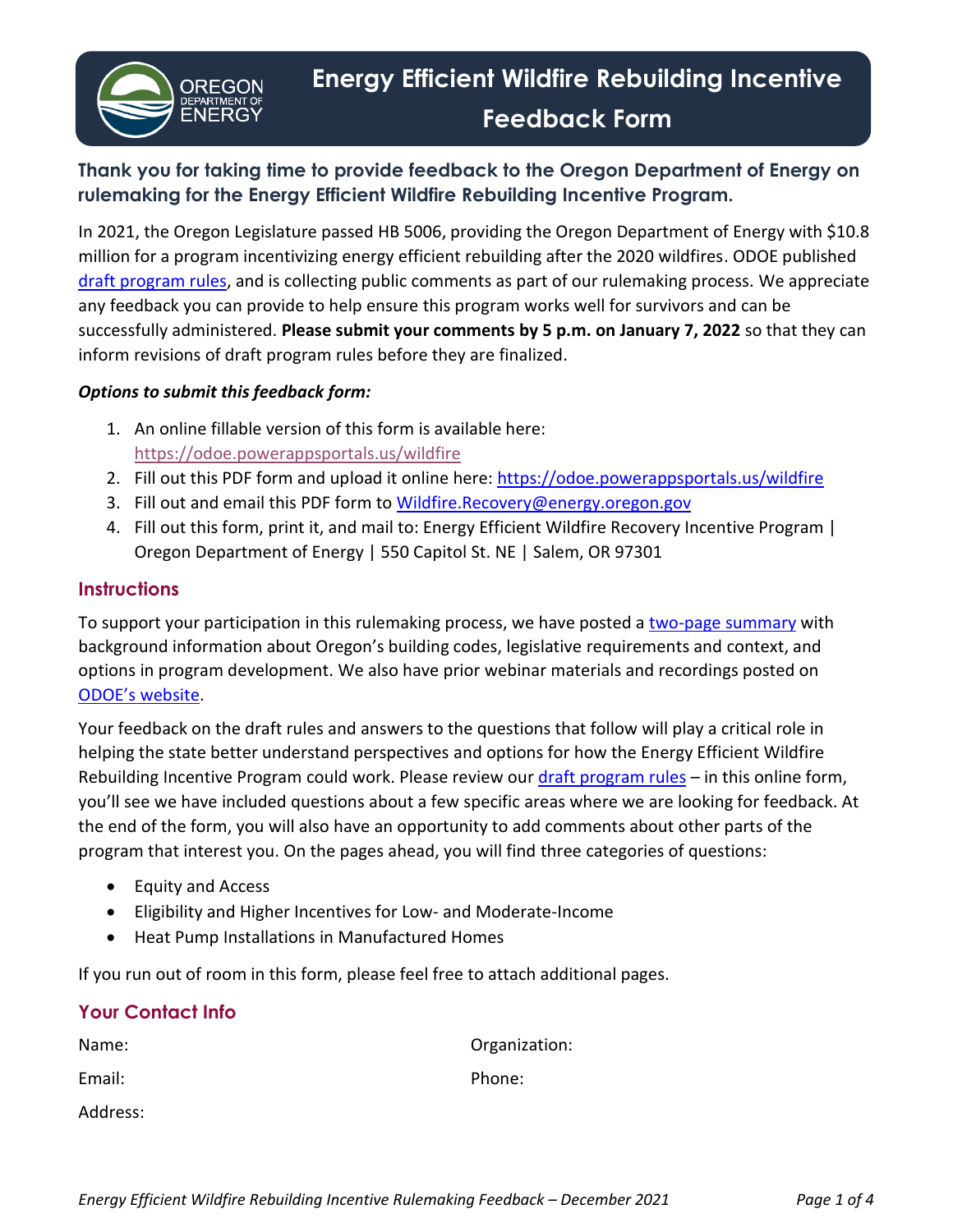# **Equity and Access**

Equity is an important part of the state's work. ODOE is considering equity when developing administrative rules for this program incentivizing energy efficient rebuilding after the 2020 wildfires. Equity requires us to acknowledge that everyone may not be starting from the same place and we are more likely to achieve fairness in outcomes if we strive to provide different types or levels of support based on individual or community needs.

a. Do you have suggestions for how these rules can better promote equitable outcomes through this program?

b. Are there any provisions in these draft rules that you think may create a barrier to accessing this program while rebuilding homes or structures?

### **Low- and Moderate-Income Program Participation**

The Oregon Department of Energy recognizes that lower-income wildfire survivors may need additional resources in order to rebuild. The draft program rules provide a higher level of financial incentives to low-income homeowners. In the draft rules, homeowners can demonstrate that they qualify for the higher incentive if they were eligible at any time in the previous three years for the following Oregon Housing and Community Services Department programs:

- (a) [Low Income Home Energy Assistance Program](https://www.oregon.gov/ohcs/energy-weatherization/Pages/weatherization-services.aspx) (LIHEAP).
- (b) [Oregon Energy Assistance Program](https://www.oregon.gov/ohcs/energy-weatherization/Pages/utility-bill-payment-assistance.aspx) (OEAP).
- (c) [Low Income Weatherization Assistance Program](https://www.oregon.gov/ohcs/energy-weatherization/Pages/weatherization-services.aspx) (LIWAP).

Or at any time in the past seven months for one of the following Oregon Department of Human Services or Oregon Health Authority programs:

- (a) [Supplemental Nutrition Assistance Program](https://www.oregon.gov/dhs/assistance/food-benefits/pages/index.aspx) (SNAP).
- (b) [Oregon Health Plan](https://www.oregon.gov/oha/hsd/ohp/pages/index.aspx) (OHP) (Medicaid).
- (c) [Children's Health Insurance Program](https://www.oregon.gov/oha/HSD/OHP/Pages/OHPcoversme.aspx) (CHIP; this option is available only for households consisting of six or fewer people).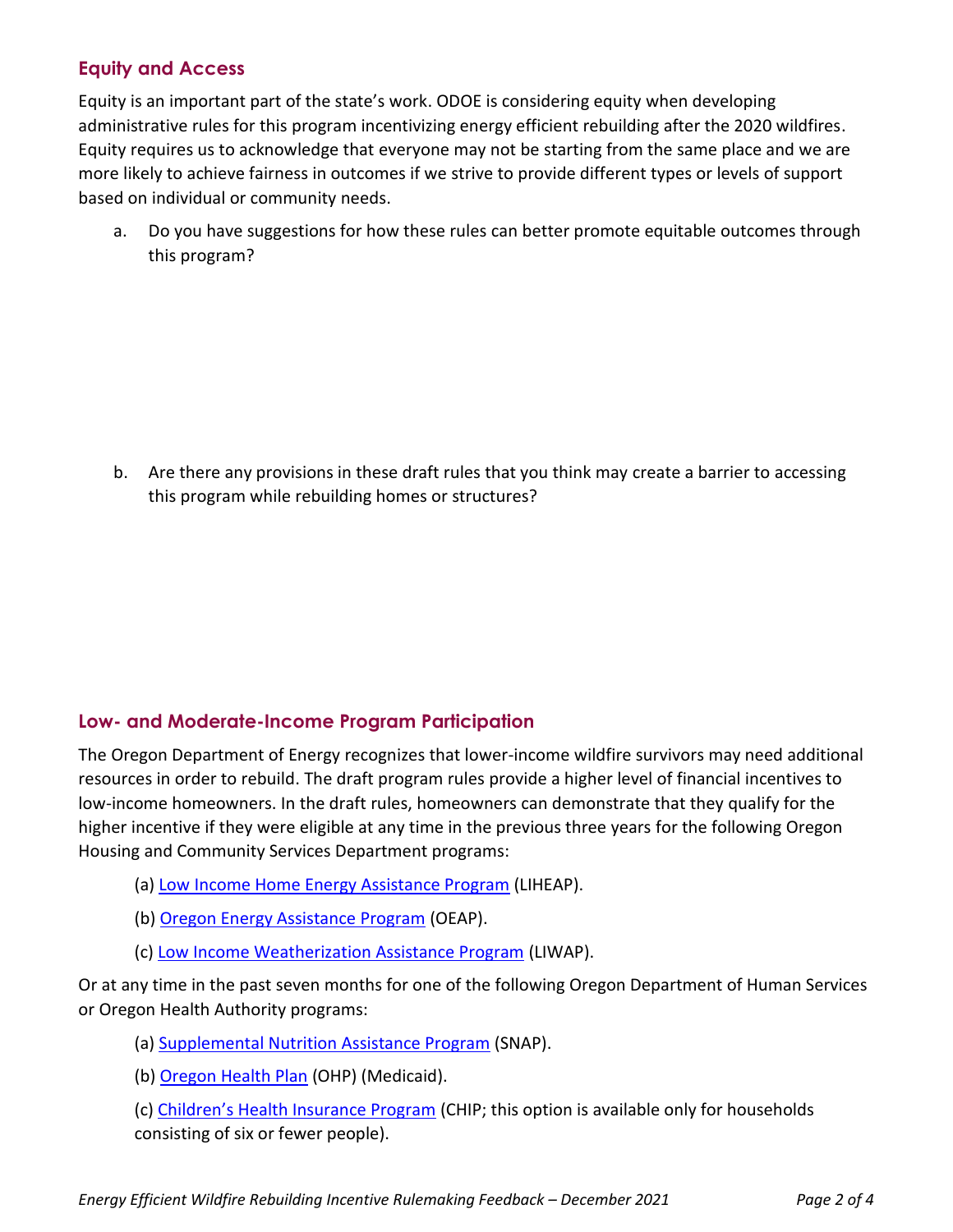This co-eligibility pathway is consistent with other incentive programs at the Department. We welcome feedback on whether this approach would work well for this new program.

In addition, the Department is evaluating whether a higher level of financial incentives should also be made available to moderate-income households. Under ODOE's existing Solar + Storage Rebate [Program,](https://www.oregon.gov/energy/Incentives/Pages/Solar-Storage-Rebate-Program.aspx) "moderate income" is defined as those with household income less than or equal to 100 percent of state median income adjusted for household size. Creating a higher level of financial incentives for moderate-income homeowners would provide additional resources to those rebuilding, but would also introduce additional complexity into the program.

a. We welcome feedback on whether a higher level of financial incentive should be available for survivors who are moderate-income.

b. Do you have information you would like to share on the construction costs of building to code or above code?

c. If a moderate-income incentive level is created, is the definition above appropriate for this program or do you have an alternative definition you recommend?

d. In the Solar + Storage Rebate Program, applicants must provide a tax transcript from the Oregon Department of Revenue to prove eligibility for the higher incentive. Is there alternative information or documentation that could be provided by an incentive applicant to demonstrate they meet low- or moderate-income requirements?